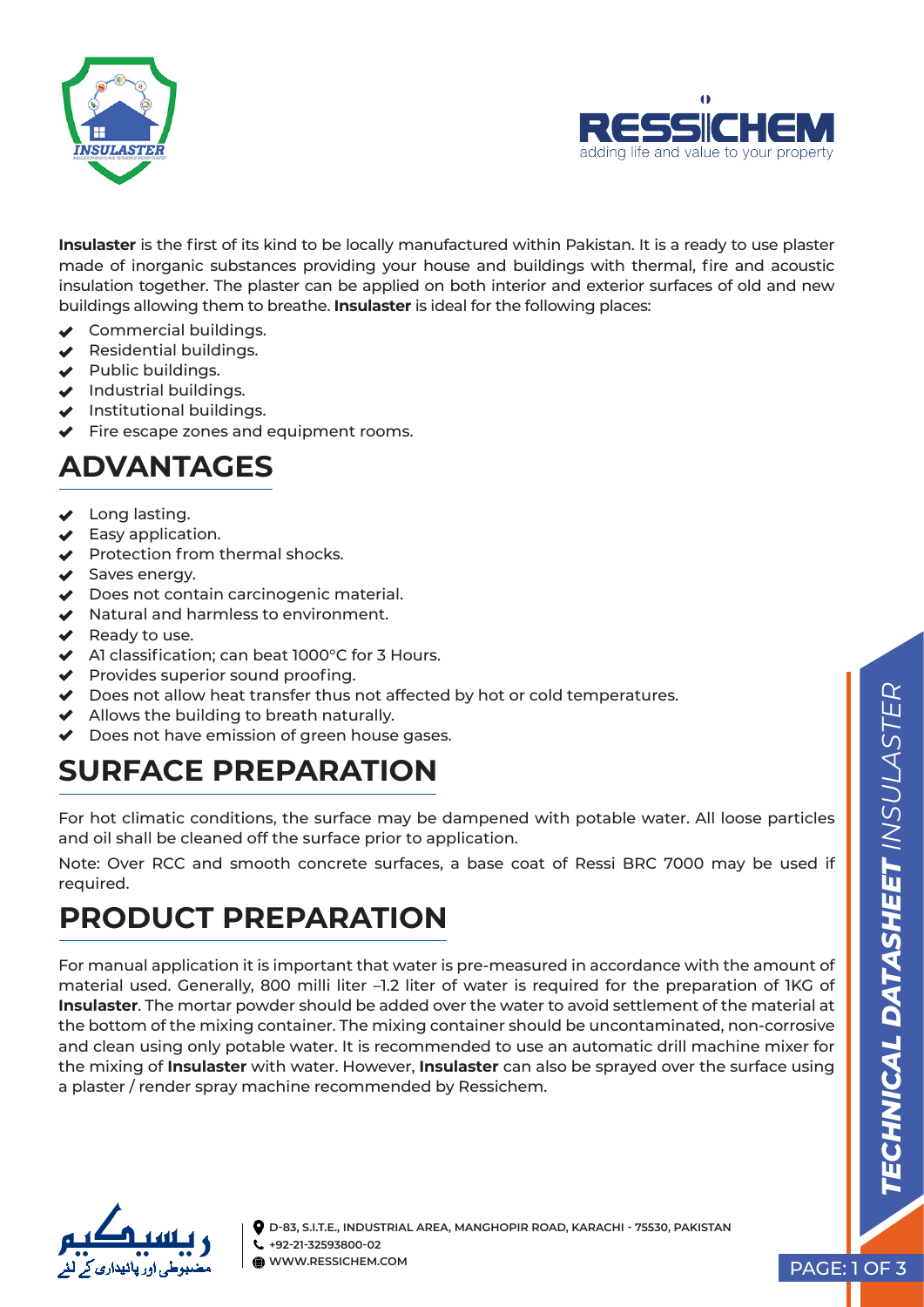



### **APPLICATION**

With proper surface preparation and mixing of the material, conventional plastering techniques can be used to apply **Insulaster**. However, for speedy application it is strongly recommended to do proper surface preparation and spray the material using a plastering/ rendering spray machine for higher output of work. **Insulaster** can be applied in multiple layers of 18mm to 4mm. The time between both the layers can be anywhere from 24 hours to 72 hours depending on temperature & humidity.

## **CURING**

No curing is required in general however maximum curing of 72 hours where hot climate conditions prevail.

# **SHELF LIFE**

Expiration of **Insulaster** is 12 Months after production under dry and sheltered conditions. High levels of humidity and moisture may reduce shelf life.

## **HEALTH AND SAFETY**

**Insulaster** is regarded as non-hazardous for transportation. Do not re use bags and containers and dispose them off as per local rules and regulations. Gloves and suitable masks can be worn during application.



**D-83, S.I.T.E., INDUSTRIAL AREA, MANGHOPIR ROAD, KARACHI - 75530, PAKISTAN +92-21-32593800-02 WWW.RESSICHEM.COM**